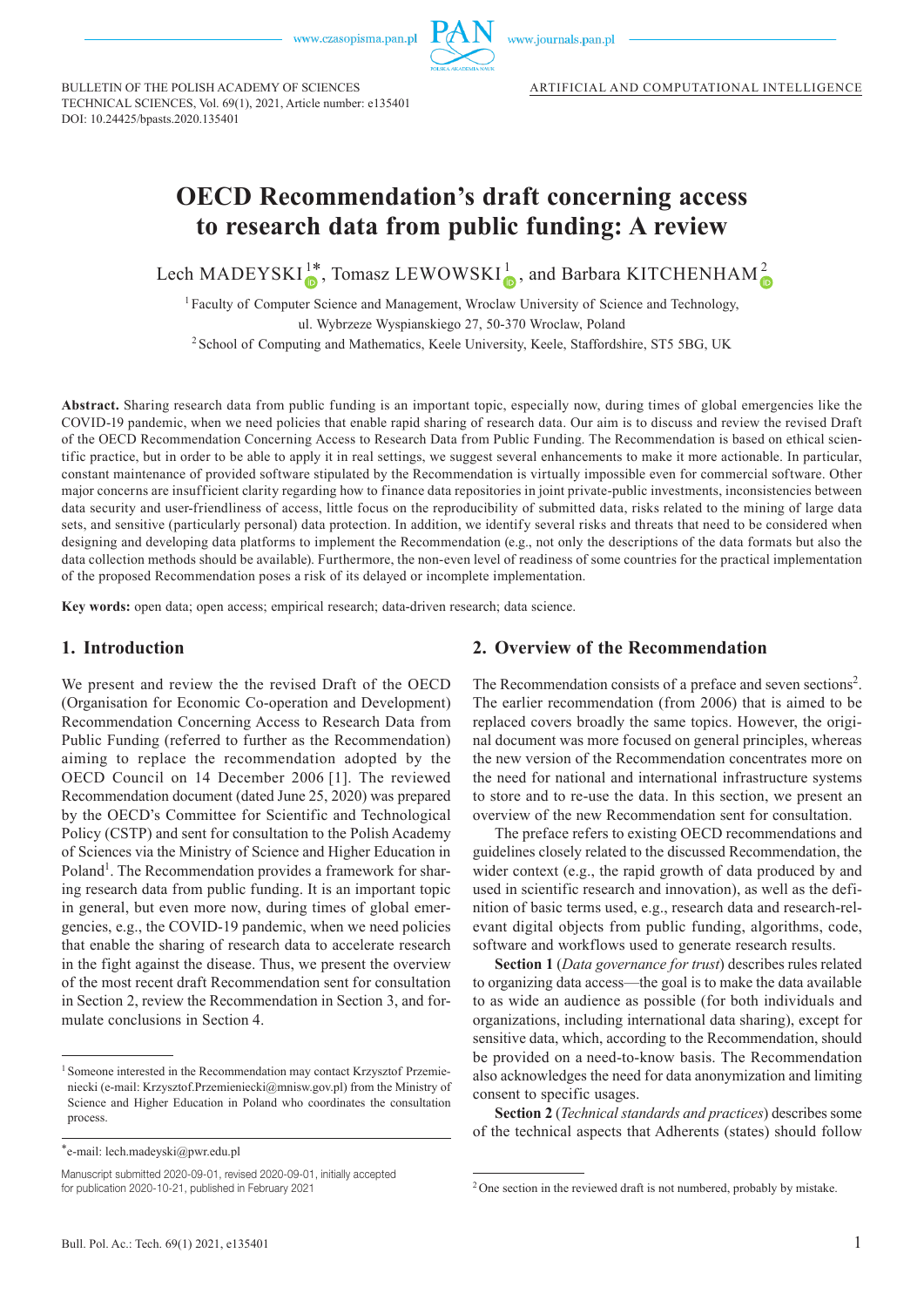

L. Madeyski, T. Lewowski, and B. Kitchenham

managing publicly-funded data. The aspects mentioned in this section are focused mainly on making the data findable and durable—mentioned techniques include availability under immutable links such as Digital Object Identifiers (DOIs), consistency with domain conventions and metadata availability. This section also recommends providing non-data digital objects (such as code, algorithms or workflows) as a free and open source.

**Section 3** (*Responsibility and ownership*) is a call for promoting good practices, data re-use and open licensing. It also recommends promoting access to research data resulting from public-private partnerships in ways ensuring that data collected with public funds is as open as possible.

**Section 4** (*Incentives and rewards*) recommends that providing data should be properly recognized and rewarded. The document discusses this in a little more detail, pointing out that recognition requires developing data assessment criteria and indicators of impact, as well as contributor taxonomies. It also emphasizes promoting data and software citation in academic practice, as well as taking it into account while developing criteria for researcher recruitment, advancement, and grant review.

**Section 5** (*Sustainable infrastructures*) describes some of the actions expected from Adherents, such as developing infrastructures, including data and software repositories and services, ensuring data prioritization, safeguarding and co-operating with the private sector for the public interest.

The unnumbered section entitled *Human capital* discusses basic needs in the area of training programs and providing career paths for data experts necessary for data-driven research, as well as basic literacy skills for the general population.

The final section (*International co-operation for access to research data*) recommends setting up international fora and including international initiatives as part of national strategy. In particular, it mentions developing internationally compatible procedures for assessing the sensitivity of data, allowing access to, and establishing secure remote access to such data.

# **3. Review of the Recommendation**

In this section, we first discuss the infeasible guideline, as well as the proposed enhancement to the Recommendation to make it more actionable. Then we present ancillary risks and threats in terms of practical implementation issues, the risk of unintended consequences, as well as expected risks.

**3.1. Issue and fix related to regular maintenance of software design.** Section 1.1.III.1.b of the Recommendation urges the following:

"Adherents should:

*1. Foster and support open access by default to research data and other research-relevant digital objects from public funding, for both individuals and organizations, that, to the greatest extent possible, is:* …

*b. supported by regular maintenance to prevent obsolescence of data format and software design*;".

When phrased that way, one can read it as "*every software component created from public funding should be maintained and its design should be updated as long as the component is relevant*". While this would be an ideal situation, in practice it is simply not possible—software design decays [2], and even commercial products face the situation when their design becomes obsolete. Commercial products have, generally speaking, much more stable funding, so if maintaining software design in these is rare, it is unrealistic to expect such maintenance from a publicly funded project. The Recommendation seems to acknowledge this fact by adding "*to the greatest extent possible*".

In fact, the case is even worse—software nowadays rarely exists as a self-contained package, and often relies on external services (APIs) to complete its tasks. Since these services are managed by third parties, they cannot be a part of the archived package (as they are not created from public funding, but usually are commercial offerings). Most API providers have policies for versioning their interfaces, deprecating and removing functionalities. While these policies are generally not an issue for a maintained software product (as providers keep old versions running for at least a few months), they will definitely be an issue for an archived project in a few years (not to mention that used providers may be out of business by that time).

We are slightly concerned that a literal understanding of this section may be a disincentive to create and submit algorithms and code due to high maintenance effort. On the other hand, without literal understanding this part of the Recommendation is likely to be entirely ignored.

**Possible fix** would be to rephrase the sentence into "*b. supported by regular maintenance to preserve data format readability and keep the software executable*". While problems with APIs are inevitable, this at least would not hint at an obligation to follow recent design trends. It is likely that Adherents should be allowed to define various "Maintenance levels" so that most effort would be put into maintaining the most valuable data, code, designs and algorithms (as hinted is Section 1.5.VII of the Recommendation).

**3.2. Issue related to reproducibility.** Sections 1.1.III (*Data governance for trust*) and 1.2.IV (*Technical standards and practices*) of the Recommendation mention multiple principles that should be supported: timeliness, findability, user-friendliness, accessibility, interoperability, reusability, openness. What those sections omit, is reproducibility—it is briefly mentioned in the preface, but we believe it should receive more attention. Irreproducibility—which may either be planned or accidental—is a serious problem in many fields of science like medicine [3], biomedical studies [4], and software engineering [5] and, in our opinion, should definitely be included as a principle to be followed. On a practical level, this would include detailed research protocols, data collection methods and datasheets or even automated scripts ran to gather data [6]. Only by including all relevant details we can verify research claims and avoid problems like comparing results obtained from two data sets that were sampled from different populations—a problem especially visible during COVID-19 pandemic, where infection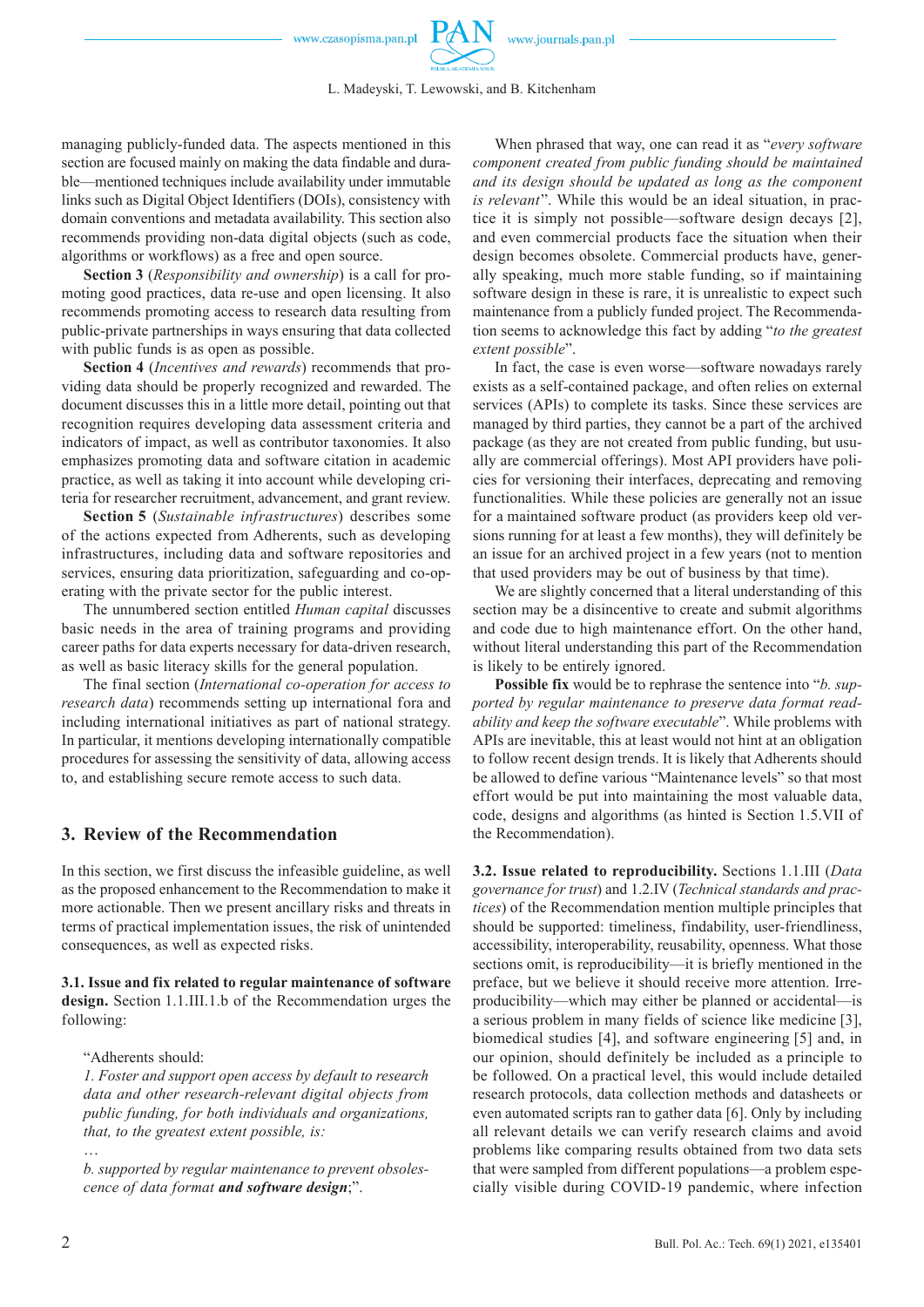data from various countries is incomparable (and sometimes is incomparable even within a country, when testing rules change).

In the subsequent section, we discuss risks and threats that can be seen as ancillary, but we think they are also worth addressing (to the greatest extent possible) in the reviewed Recommendation, as well as its future revisions.

**3.3. Ancillary risks and threats.** Our goal is to examine ancillary problems and risks of three types: practical implementation issues, unintended consequences and expected risks.

**3.3.1. Practical implementation issues.** We have identified two practical implementation issues:

- 1. Funding for infrastructure development and maintenance. The only issue directly mentioned in the Recommendation that might be considered controversial is the guideline to encourage private investment in research data infrastructures which some researchers may consider poses a threat to the independence of university research. Large scale research databases are a valuable resource which is likely to *increase* in value over time. Selling access to national resources to commercial organizations, perhaps with links to other countries, in return for providing infrastructure systems would require very careful negotiations with potential suppliers to ensure that the public benefits from the data, not just the infrastructure supplier. We believe that the resources of government-funded organizations are often far more limited than the resources available to private organizations when it comes to licensing, intellectual property and data ownership issues. The current discussion concerning medical data  $[7-10]$  might be a useful test case for identifying the risks and problems associated with funding database infrastructure and data maintenance. The critical issue is to balance the need for funding to support the infrastructure and the maintenance process required to implement the Recommendation, with its goal to gain additional benefit to the public from the outcomes of publicly-funded research.
- 2. Requirements for timely, findable, user-friendly, preferably Internet-based data storage facilities are in conflict with requirements for secure, access-controlled data. Meeting conflicting requirements is difficult and costly, and therefore adds more complexity to the basic infrastructure funding issue. It is critical that all non-functional requirements are fully specified and the decisions with respect to trade-offs have been discussed and agreed upon among the relevant stakeholders *prior* to awarding any contracts for software platform design and development.

**3.3.2. The risk of unintended consequences.** In the social sciences, unintended consequences (also referred to as unanticipated consequences or unforeseen consequences) are outcomes of a purposeful action that are not intended or foreseen. They can be grouped into three types:

- 1. Unexpected benefit: a positive unexpected benefit (also referred to as luck, serendipity or a windfall).
- 2. Unexpected drawback: an unexpected detriment occurring in addition to the desired effect of the policy.

3. Perverse result: a perverse effect contrary to what was originally intended (when an intended solution makes a problem worse).

In the context of open access, the rise of the predatory publishing industry might be considered an unexpected drawback. Drawing researchers from countries with few libraries and little access to high quality research into reliance on predatory publishing literature might be considered a perverse result. The increase in the numbers of high impact open access journals focused solely on open source software and algorithms (e.g., *Journal of Statistical Software*) might be considered an unexpected benefit of the rising popularity of open access journals.

It is hard to believe that there will be no unintended consequences of establishing national databases of publicly funded research data or that all unintended consequences will be positive.

**3.3.3. Expected risks.** Ideally we would like to be able to identify the novel risks and problems that might arise from the OECD Recommendation, but it might be useful to consider risks extrapolated from initial trends as a starting position for risk analysis.

- 1. Clearly, we can expect any database of potentially valuable research data to be a magnet for hacking attempts. This might be "just for fun" attacks from individual hackers, but could also involve industrial espionage sponsored by organizations or states who want to avoid paying licensing fees or obeying access restrictions. We should also be prepared for attempts to corrupt or destroy valuable data to undermine the work of legitimate research groups. This risk emphasizes the need for well-defined security requirements.
- 2. While the Recommendation acknowledges the need for seeking consent in the case of using personal data for new purposes, such action is extremely hard to enforce in practice, especially while maintaining as wide access to data as possible. After the introduction of GDPR and other data protection acts the concept of sensitive data is understood much better. However, the protection given by them to an individual may still be insufficient. As of now, proper risk assessment still requires experts in sensitive data handling for compliance. It is likely that Adherents will need to set up special repositories for sensitive data and data stewardship organizations to avoid abuse.
- 3. We second the idea of providing as many publicly funded digital objects as open source as possible (in fact, we develop the reproducer R package that includes open data sets from a range of empirical studies in software engineering, e.g., [11]). However, we would like to point out that "Open Source" is not exactly a well-defined term. There are at least several definitions (to name a few defining parties: Free Software Foundation, Open Source Initiative, Open Knowledge International), which are not fully compatible. This is a potential pitfall for Adherents that must be considered carefully, as the range of licenses acceptable as "Open Source" varies depending on chosen definition.
- 4. Organizations might try advanced data mining techniques to overcome anonymity and use the data in combination with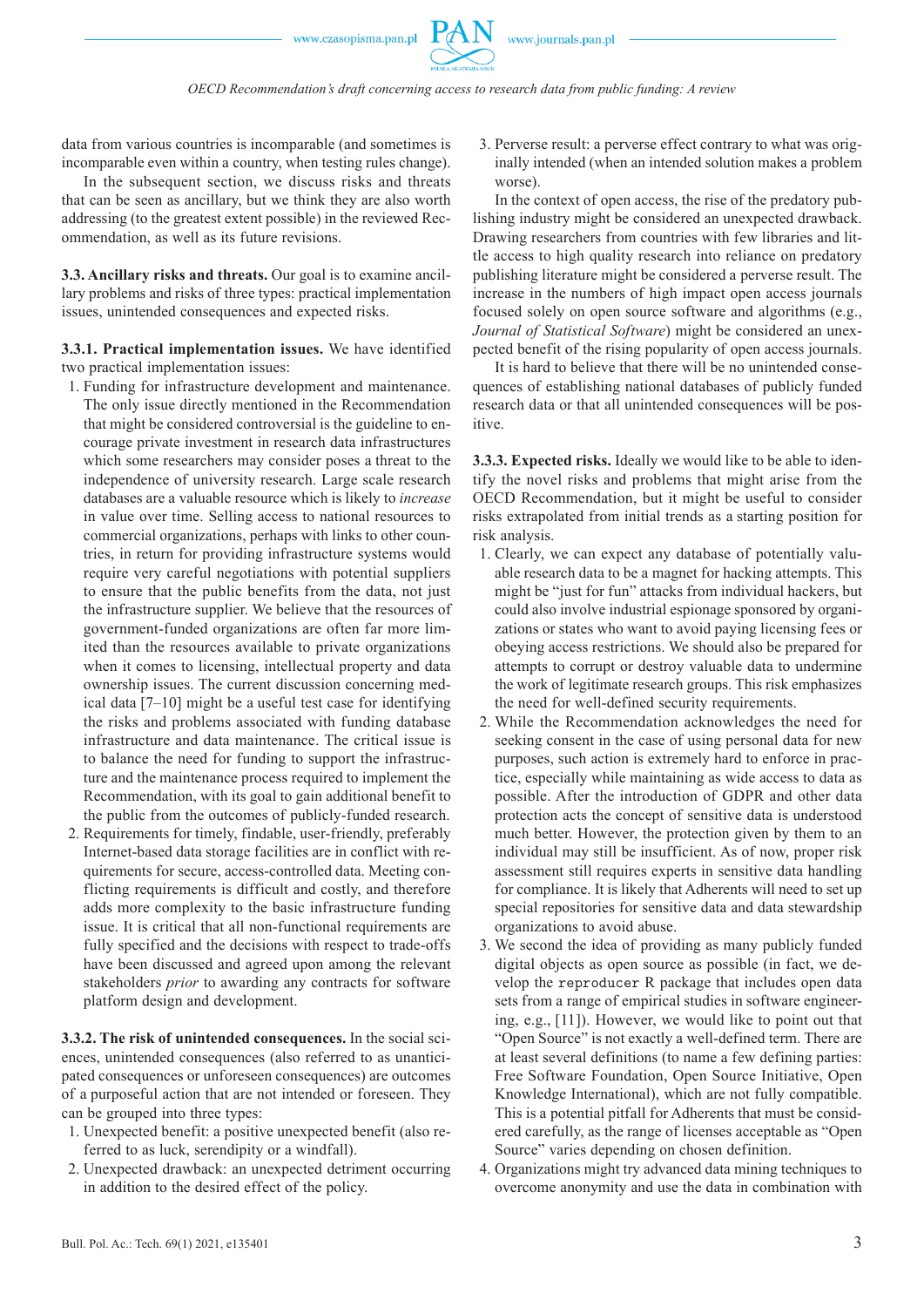

other data sources for potentially criminal purposes. The Cambridge Analytica scandal is a case in point. Cambridge Analytica Ltd (CA) was a British political consulting firm that combined misappropriation of digital assets, data mining, data brokerage, and data analysis with strategic communication during electoral processes. In 2016, CA worked for Donald Trump's presidential campaign as well as for Leave. EU (one of the organizations campaigning in the United Kingdom's referendum on European Union membership). CA's role in those campaigns is the subject of ongoing criminal investigations in both countries. This emphasizes the need for more well-defined, appropriate and audited access control to stored data.

- 5. There is a risk related to data mining using Artificial Intelligence (AI)/Machine Learning (ML) techniques. They use very large data sets to look for patterns among large numbers of variables but they can overfit, they can reflect the prejudices of their builders, and they assume that an ultra large data set has equivalent properties to a random data set. So we can expect more data mining studies based on analysis of public data sets, some providing extremely valuable scientific outcomes, but we can also expect a number of flawed and invalid analyses [12–14]. We fully recognise the value of data mining and machine learning, but we also believe that our scientific research and commercial exploitation must agree with the maxim "*first, must do no harm*".
- 6. The Recommendation includes incentives and rewards for data scientists which would encourage the production of meta-analytic studies. Unfortunately, this implies that research publishers can expect to be swamped with poor quality meta-analyses. In 2016, Ioannidis [15] identified that there is massive production of unnecessary, misleading, and contradictory systematic reviews and meta-analyses. He pointed out that instead of promoting evidence-based medicine and health care, they are either an easy way of increasing publication counts or marketing tools. He also pointed out that poor quality secondary studies are harmful "*given the major prestige and influence these types of studies have acquired*". He suggests that systematic reviews and meta-analyses studies need to better avoid biases and vested interests and to be better integrated with primary studies.
- 7. Another implication of the incentives and rewards is that we can expect to see more fake data (for an example of the prevalence of fake data see [16]). There are various techniques to detect fake data. Assuming the data set is available, one can use a range of strategies to figure out whether the numbers seem "*fabricated*" by the researcher. For example, it is known that humans have a preference for numbers ending in round values. Thus a  $\chi$ -squared test can be used to see if these round numbers are too prevalent in the data set. There are also available statistical tools to detect data fabrication [17, 18]. Furthermore, one may use summary statistics to check for potential fraud or error, e.g., Brown and Heather՚s GRIM (Granularity-Related Inconsistency of Means) test [19] that can detect problems when the summary statistics have been fabricated, as well as related soft-

ware tools, e.g., "*Sprite*" (Sample Parameter Reconstruction via Iterative Techniques) [20] (see also https:/[/hackernoon.](http://hackernoon.com/introducing-sprite-and-the-case-of-the-carthorse-child-58683c2bfeb) [com/introducing-sprite-and-the-case-of-the-carthorse-child-](http://hackernoon.com/introducing-sprite-and-the-case-of-the-carthorse-child-58683c2bfeb)[58683c2bfeb](http://hackernoon.com/introducing-sprite-and-the-case-of-the-carthorse-child-58683c2bfeb)). There are also known statistical methods for the detection of data fabrication in clinical trials (e.g., [21]). However, the database itself would be a source of real data sets that might be used to improve the construction and plausibility of fake data sets. Continual improvement of procedures to detect fake data integrated with appropriate auditing of submitted data are essential to protect the integrity of a repository of scientific data.

### **4. Conclusions**

In this paper, we discuss and review the revised Draft of the OECD Recommendation Concerning Access to Research Data from Public Funding. In our opinion, the scientific principles embodied in the Recommendation are excellent and should be supported. However, as we point out in Section 3.1, the Recommendation must conform with the reality of software design and maintenance, which is clearly not the case, thus we have formulated a more actionable statement of the maintenance requirement.

As an extension to the Recommendation, in Section 3.2, we propose to include reproducibility as one of principles that should be considered when building data sets and supporting infrastructure with particular focus on data collection and sampling procedures.

Furthermore, the Recommendation seems to assume that all individual researchers, research groups, industry and nations are prepared to work together for the general public good. However, as discussed in Section 3.3, a world-wide repository of research data (even if it is distributed among different Adherents) is a potentially valuable target for both unethical and criminal behavior at the individual, organizational and national level. In particular, individual guidelines aimed at ensuring data can be easily reused are at odds with the need to prevent data from being corrupted or misused. To address the issues raised in Section 3.3, we suggest that OECD add the following two elements to Section 1.2 (*Technical standards and practices*) of the Recommendation:

- 1. *Put in place on-going risk management processes to identify, manage and monitor risks associated with maintaining the integrity and security of data*.
- 2. *Establish procedures to audit the quality of studies based on reusing the data*.

We also note that monitoring the use of data repositories will allow Adherents to publicise the benefits delivered from the reuse of publicly-funded data.

In addition, we suggest that that OECD add the following element to Section 1.1 (*Data governance for trust*) of the Recommendation: *Cooperate with the community to create rules and processes for retiring data and other digital objects developed under publicly-funded projects, which would take into account its relevance, integrity, requirement maintenance effort and other metrics*.